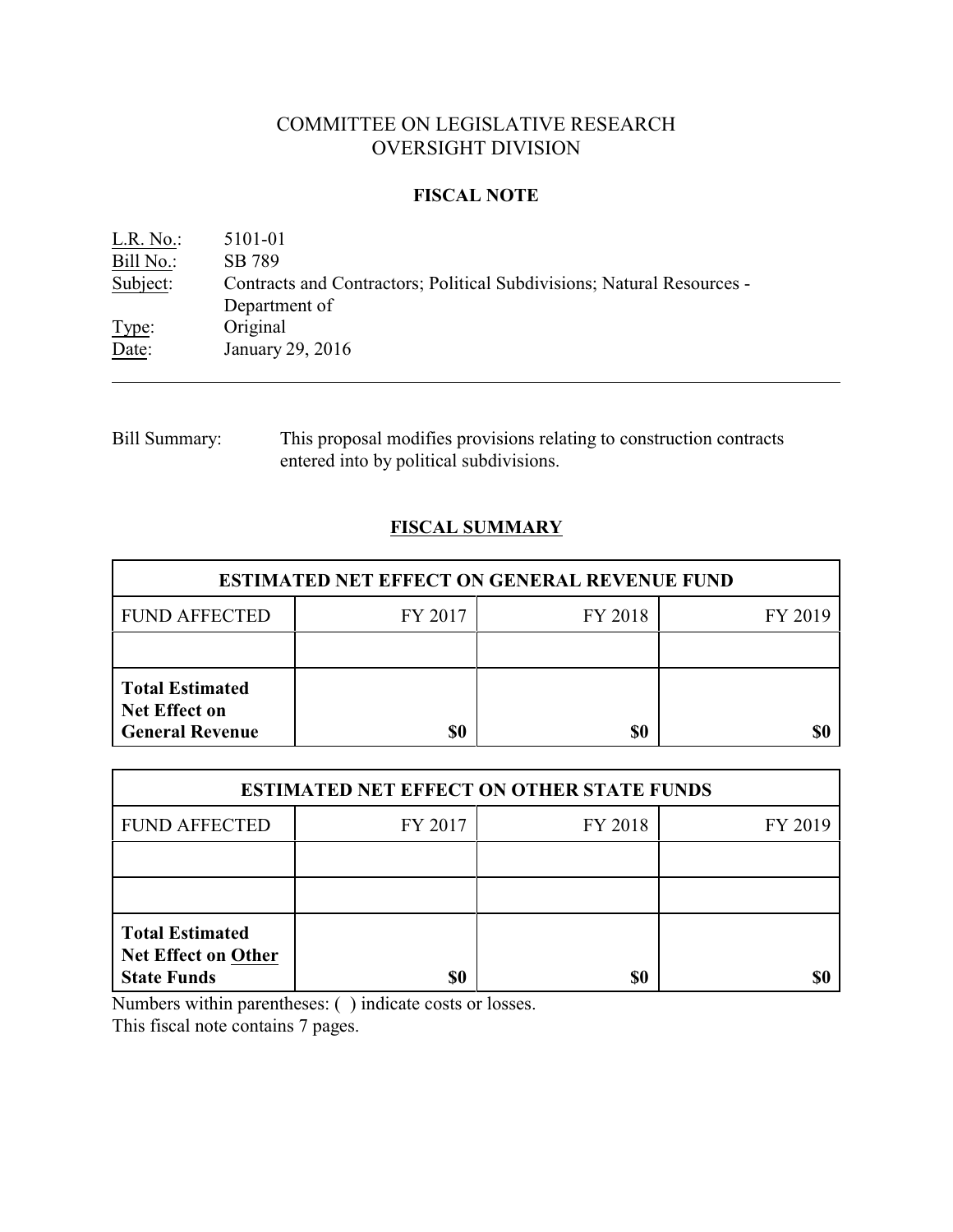L.R. No. 5101-01 Bill No. SB 789 Page 2 of 7 January 29, 2016

| <b>ESTIMATED NET EFFECT ON FEDERAL FUNDS</b>                        |         |         |         |  |
|---------------------------------------------------------------------|---------|---------|---------|--|
| <b>FUND AFFECTED</b>                                                | FY 2017 | FY 2018 | FY 2019 |  |
|                                                                     |         |         |         |  |
|                                                                     |         |         |         |  |
| <b>Total Estimated</b><br>Net Effect on All<br><b>Federal Funds</b> | \$0     | \$0     |         |  |

| <b>ESTIMATED NET EFFECT ON FULL TIME EQUIVALENT (FTE)</b>    |         |         |         |  |
|--------------------------------------------------------------|---------|---------|---------|--|
| <b>FUND AFFECTED</b>                                         | FY 2017 | FY 2018 | FY 2019 |  |
|                                                              |         |         |         |  |
|                                                              |         |         |         |  |
| <b>Total Estimated</b><br><b>Net Effect on</b><br><b>FTE</b> |         |         |         |  |

 $\Box$  Estimated Net Effect (expenditures or reduced revenues) expected to exceed \$100,000 in any of the three fiscal years after implementation of the act.

| <b>ESTIMATED NET EFFECT ON LOCAL FUNDS</b> |                |                |                |  |
|--------------------------------------------|----------------|----------------|----------------|--|
| <b>FUND AFFECTED</b>                       | FY 2017        | FY 2018        | FY 2019        |  |
| Local Government                           | \$0 or Unknown | \$0 or Unknown | \$0 or Unknown |  |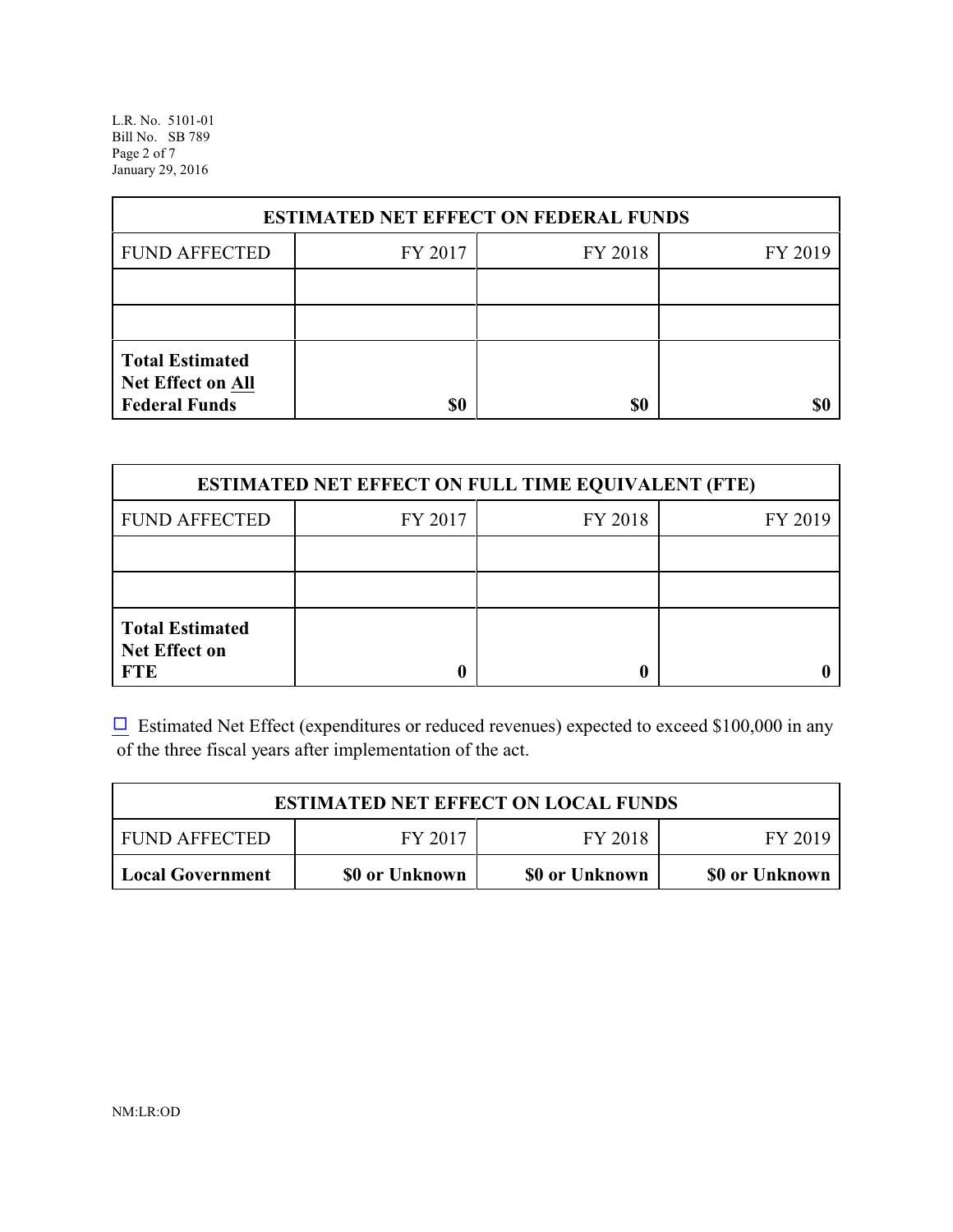L.R. No. 5101-01 Bill No. SB 789 Page 3 of 7 January 29, 2016

#### **FISCAL ANALYSIS**

#### ASSUMPTION

Officials at **Northwest Missouri State University** assume a financial impact from this proposal, but it is difficult to quantify. This proposal will allow Construction Manager at Risk (CM) as well as a Design Build process. There will be a learning process that will be established to follow the regulations. It is unknown at this time if there is any future project in which a CM or Design Build would be used.

**Oversight** assumes the local political subdivisions would not use CM, the Design Build process or the Specialty Design Construction process unless it would either save money, provide some other benefit, or be absorbed within current budget appropriations. Therefore, Oversight will assume the proposal could have a positive fiscal impact to local political subdivisions from this proposal and will range the fiscal impact from \$0 to an unknown amount of savings.

Officials at the **Department of Higher Education**, the **Department of Conservation**, the **Department of Labor and Industrial Relations**, the **Office of Administration's Division of Purchasing and Materials Management** and **Division of Facilities Management, Design and Construction**, the **Department of Insurance, Financial Institutions and Professional Registration**, the **Department of Economic Development**, the **Department of Health and Senior Services**, the **Department of Natural Resources** and the **Missouri Department of Transportation** each assume no fiscal impact to their respective agencies from this proposal.

Officials at **Missouri State University**, the **University of Missouri System**, the **University of Central Missouri**, the **State Technical College**, the **Metropolitan Community College**, the **City of Kansas City** and the **Metropolitan St. Louis Sewer District** each assume no fiscal impact to their respective entities from this proposal.

Officials at the following cities: Ashland, Belton, Bernie, Bonne Terre, Boonville, California, Cape Girardeau, Clayton, Columbia, Dardenne Prairie, Des Peres, Excelsior Springs, Florissant, Frontenac, Fulton, Gladstone, Grandview, Harrisonville, Independence, Jefferson City, Joplin, Kearney, Knob Noster, Ladue, Lake Ozark, Lee Summit, Liberty, Louisiana, Maryland Heights, Maryville, Mexico, Monett, Neosho, O'Fallon, Pacific, Peculiar, Pineville, Popular Bluff, Raytown, Republic, Richmond, Rolla, Sedalia, Springfield, St. Charles, St. Joseph, St. Louis, St. Robert, Sugar Creek, Sullivan, Warrensburg, Warrenton, Webb City, Weldon Spring and West Plains did not respond to **Oversight's** request for fiscal impact.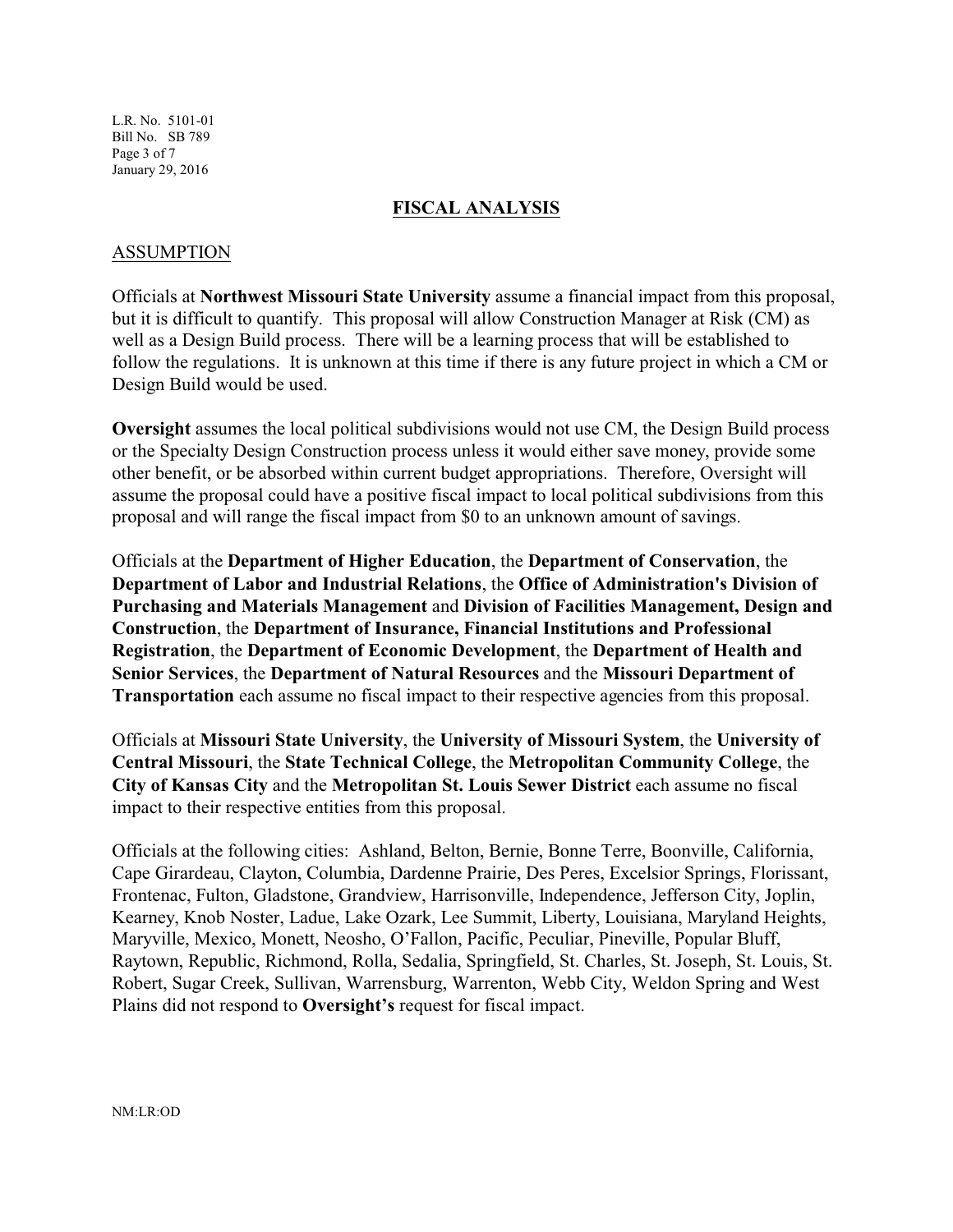L.R. No. 5101-01 Bill No. SB 789 Page 4 of 7 January 29, 2016

#### ASSUMPTION (continued)

Officials at the following colleges: Crowder, East Central Community College, Harris-Stowe, Jefferson College, Lincoln University, Moberly Area Community College, Missouri Southern State University, Missouri Western State University, Southeast Missouri State University, State Fair Community College, St. Charles Community College, St. Louis Community College, Three Rivers Community College and Truman State University did not respond to **Oversight's** request for fiscal impact.

| FISCAL IMPACT - State Government    | FY 2017<br>$(10 \text{ Mo.})$ | FY 2018    | FY 2019                       |
|-------------------------------------|-------------------------------|------------|-------------------------------|
|                                     | <u>\$0</u>                    | <u>\$0</u> | $\underline{\underline{\$0}}$ |
| FISCAL IMPACT - Local Government    | FY 2017<br>$(10 \text{ Mo.})$ | FY 2018    | FY 2019                       |
| <b>LOCAL POLITICAL SUBDIVISIONS</b> |                               |            |                               |

# Savings - Local Political Subdivisions relating to construction contracts  $\qquad$  \$0 or Unknown \$0 or Unknown \$0 or Unknown

### **ESTIMATED NET EFFECT ON LOCAL POLITICAL SUBDIVISIONS \$0 or Unknown \$0 or Unknown \$0 or Unknown**

#### FISCAL IMPACT - Small Business

There could be a direct fiscal impact to small businesses as a result of this proposal.

#### FISCAL DESCRIPTION

This act modifies provisions relating to construction contracts.

#### CONSTRUCTION MANAGER-AT-RISK CONTRACTS - Section 67.5050

This act allows political subdivisions to use the construction manager-at-risk method for construction projects. If the project is a civil works project, the project cost must exceed \$2 million. Other projects must exceed \$7 million. Before selecting a construction manager-at-risk, or during the selection process, the political subdivision must select an engineer or architect to prepare the construction documents.

NM:LR:OD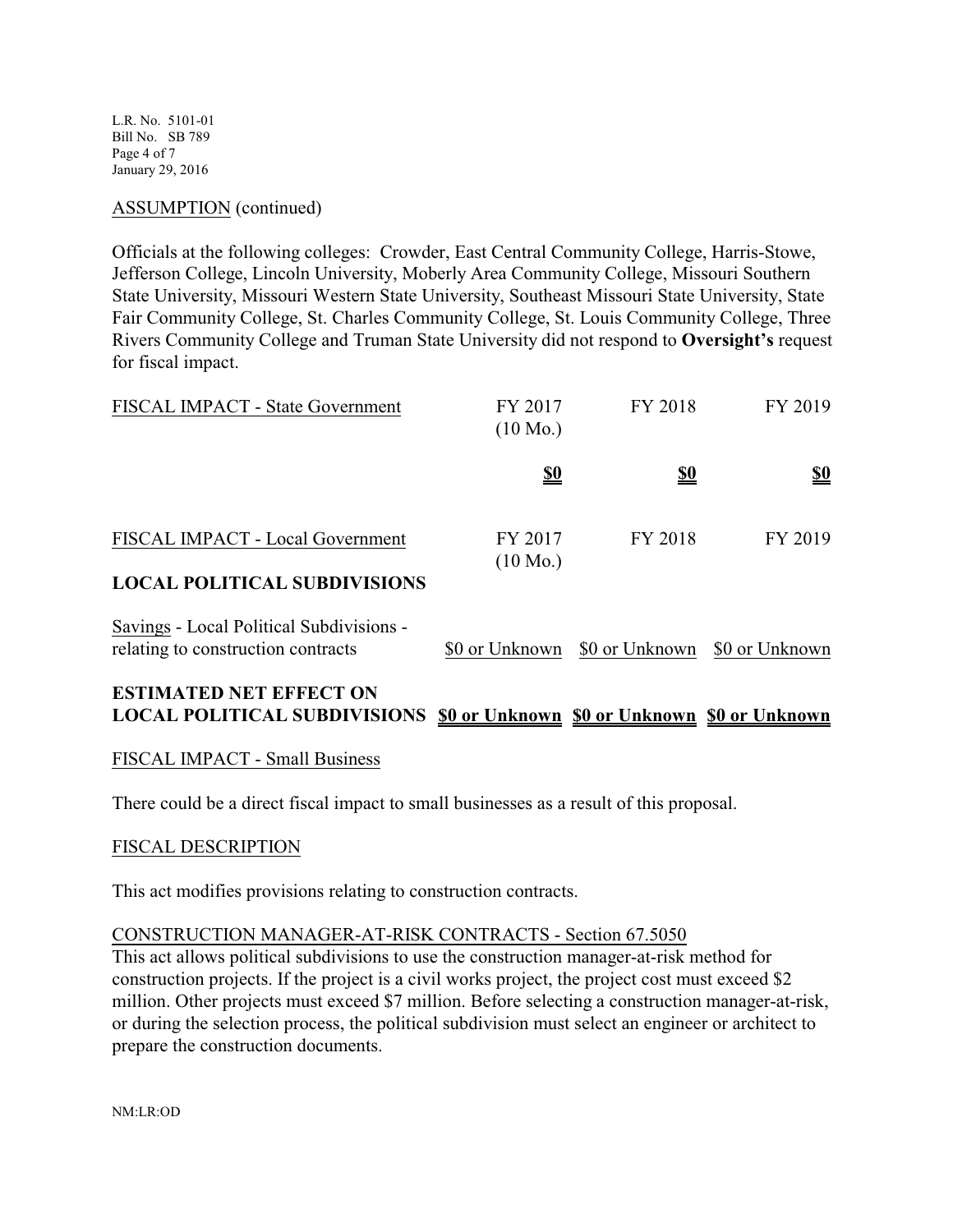L.R. No. 5101-01 Bill No. SB 789 Page 5 of 7 January 29, 2016

#### FISCAL DESCRIPTION (continued)

The political subdivision must use a two-step process to select the construction manager-at-risk. This act outlines the necessary procedures for the process. The political subdivision may determine how to publish its notice that it is seeking a construction manager-at-risk. This act requires the political subdivision to publicly open and read aloud the names of the construction managers for each step, and to evaluate and rank each bidder within 45 days of the opening of the proposals or qualifications. The political subdivision must select the construction manager-at-risk that offers the best value. If the political subdivision fails to negotiate a satisfactory contract with the selected construction manager-at-risk, the political subdivision must negotiate with the next highest ranked construction manager-at-risk.

This act requires the construction manager-at-risk to publicly bid its subcontracts for the performance of all major elements of the work. If the construction manager-at-risk seeks to perform the work, it must be selected by the political subdivision and provide the best value. Both the political subdivision and the construction manager-at-risk evaluate the bids, and the political subdivision may compensate the construction manager-at-risk if the political subdivision requires a different bid be accepted than the one recommended by the construction manager. This act specifies the procedures for when a selected subcontractor defaults in the performance of its work. These provisions do not apply to the St. Louis Metropolitan Sewer District, or any city or county with a charter form of government. These provisions expire on September 1, 2025.

#### DESIGN BUILD PROJECTS - Section 67.5060

This act allows political subdivisions to enter into contracts for design-build projects. Definitions are provided for "design-build", "design-build contract", "design-builder", "design-build project", "design criteria consultant", "design criteria package", "design professional services", "proposal", "qualifications-based selection", "request for proposals", and "stipend". This act requires political subdivisions to employ a design criteria consultant. The act also requires political subdivisions to advertise the request for proposals in a certain manner and include certain information in the request for proposals.

This act creates a three-stage process for the solicitation of proposals. The political subdivision must award the project to the highest-scoring bidder. If the political subdivision determines it is not in its best interest to proceed with the project with the highest scoring bidder, the political subdivision must reject all the proposals. All the design-builders who submitted bids must receive stipends, and the highest-scoring design-builder must receive double the stipend. If all the proposals are rejected, the political subdivision may solicit new proposals using different qualifications, costs, and criteria. Design-builders who accept stipends give the political subdivision a nonexclusive right to use their designs and the design-builders have no liability for the use of the designs.

#### NM:LR:OD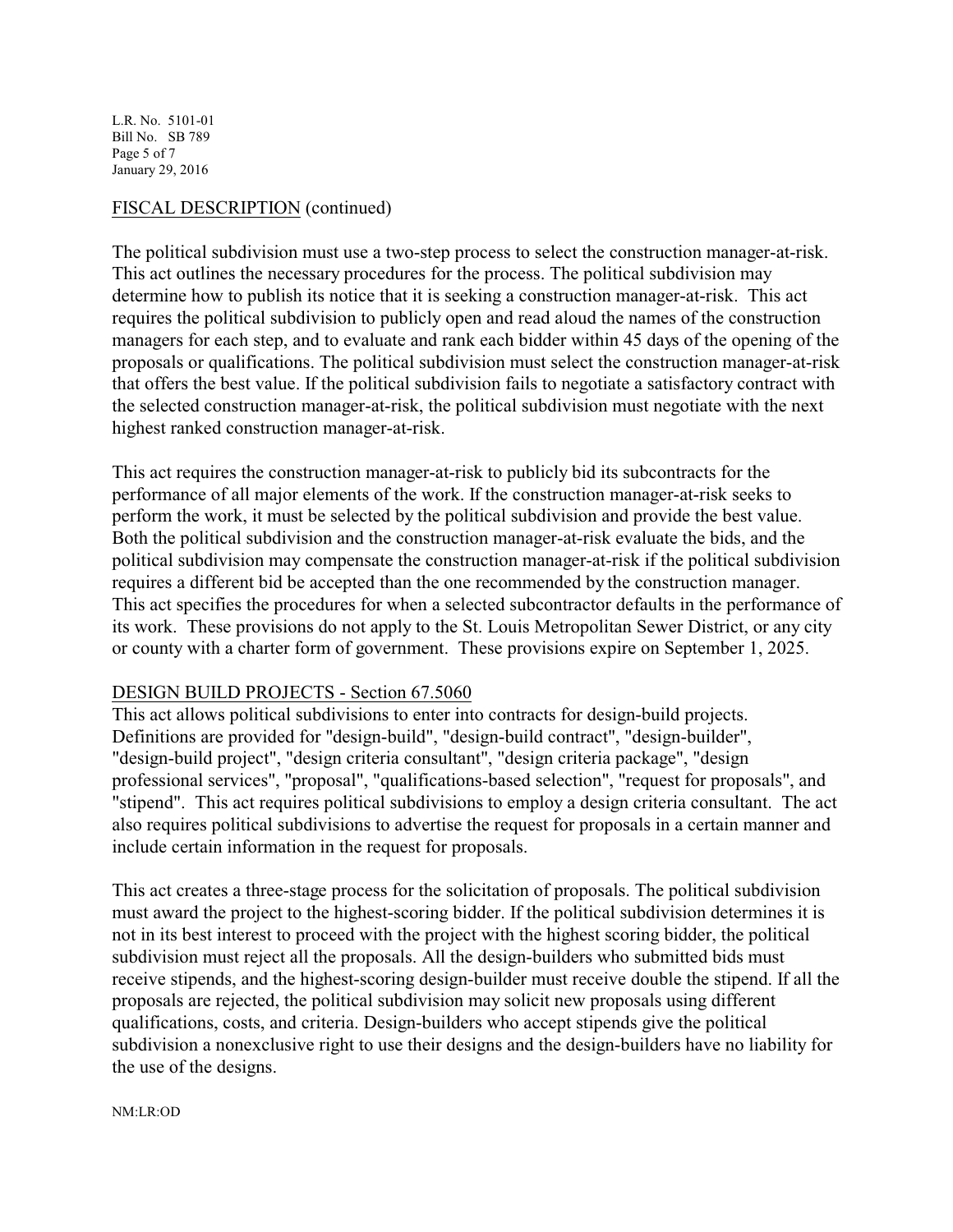L.R. No. 5101-01 Bill No. SB 789 Page 6 of 7 January 29, 2016

#### FISCAL DESCRIPTION (continued)

Under this act, the payment requirements that apply to public works contracts also apply to design-build projects. Any person or firm providing architectural, engineering, landscape architecture, or land-surveying services must be licensed. The design-builder is exempt from the requirements involving certificates of registration or authority if the architectural, engineering, or land-surveying services are performed by subcontractors who are properly licensed. These provisions do not apply to the St. Louis Metropolitan Sewer District, or any city or county with a charter form of government. The design-build provisions expire on September 1, 2025.

#### SPECIALTY DESIGN CONSTRUCTION PROJECTS - Section 67.5070

This act sets forth certain guidelines for political subdivisions entering into specialty construction design contracts for engineering, design, and construction of a wastewater or water treatment project. The Department of Natural Resources is precluded from excluding from consideration specialty construction design contracts for funding provided by the Water and Wastewater Loan Fund. Furthermore, in disbursing community development block grants from certain federal programs, the Department of Economic Development shall not reject wastewater or water treatment projects solely for utilizing specialty construction design contracts.

This legislation is not federally mandated, would not duplicate any other program and would not require additional capital improvements or rental space.